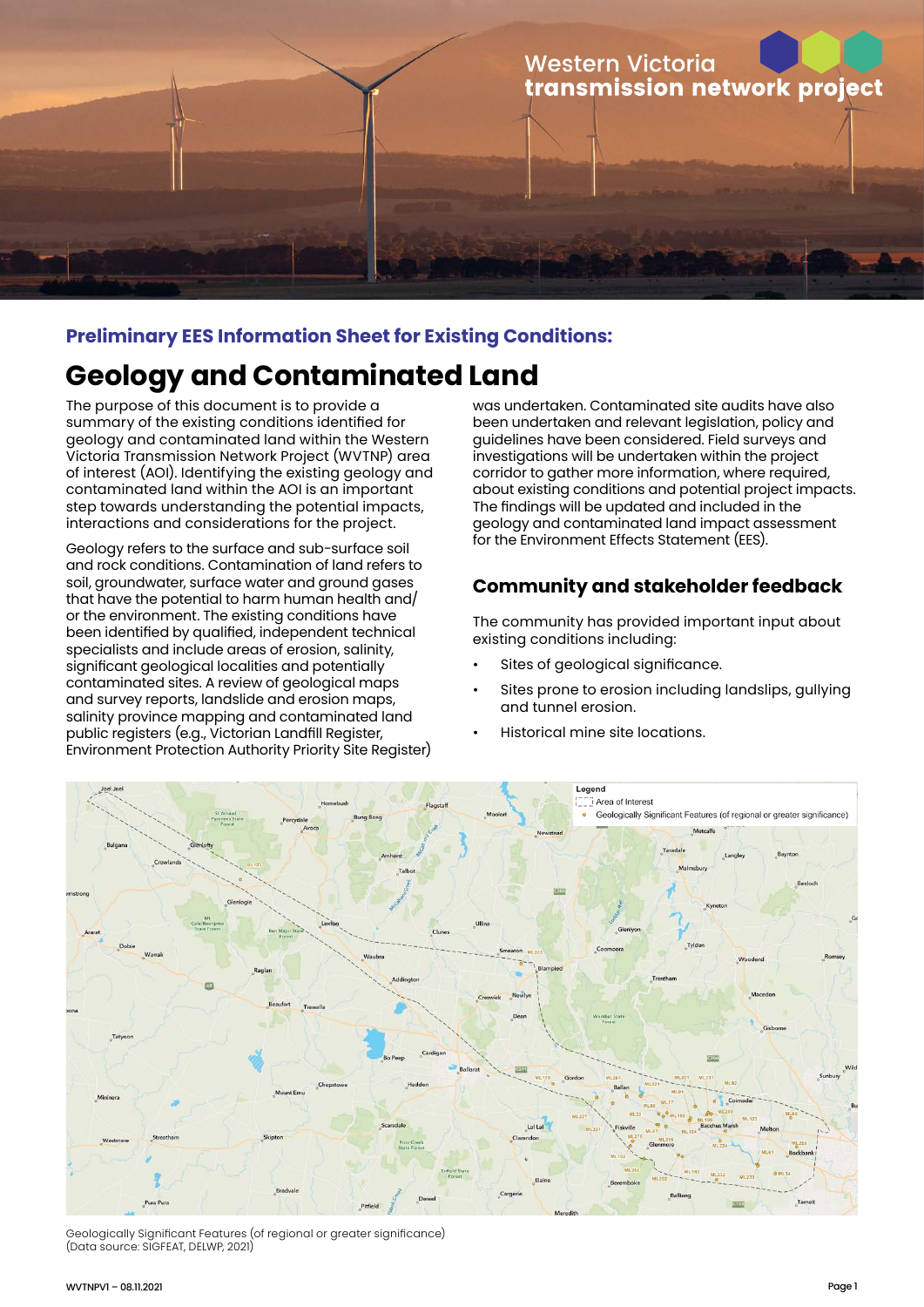# **Summary**

|                                     | <b>Erosion</b>                                                                                                                                                                                                                                                                                                              | <b>Salinity</b>                                                                                           | <b>Geologically</b><br>significant sites                                                                                                                                                                    | <b>Potential contaminated</b><br>land sites                                                                                                                                                                                                                                                                                                             |
|-------------------------------------|-----------------------------------------------------------------------------------------------------------------------------------------------------------------------------------------------------------------------------------------------------------------------------------------------------------------------------|-----------------------------------------------------------------------------------------------------------|-------------------------------------------------------------------------------------------------------------------------------------------------------------------------------------------------------------|---------------------------------------------------------------------------------------------------------------------------------------------------------------------------------------------------------------------------------------------------------------------------------------------------------------------------------------------------------|
| Western<br>section<br>of AOI        | Small areas covered by<br>an Erosion Management<br>Overlay within Hepburn<br>and Ballarat Planning<br>Schemes.                                                                                                                                                                                                              | Up to 60%<br>covered by<br>salinity provinces<br>(areas known<br>for saline<br>groundwater<br>discharge). | Two identified<br>including:<br>Kangaroo Hills and<br><b>Mount Direction</b><br>Roof Pendant.                                                                                                               | Intensive agriculture sites<br>and historical gold mining<br>sites southeast of Creswick<br>and between Bulgana and<br>Waubra.                                                                                                                                                                                                                          |
| <b>Eastern</b><br>section<br>of AOI | Generally low<br>susceptibility to erosion,<br>however high to very high<br>susceptibility to erosion<br>around Maddingley,<br>Gordon, Werribee Gorge<br>State Park and Long Forest<br>Nature Conservation<br>Reserve, Small areas<br>covered by an Erosion<br>Management Overlay<br>within the Hepburn<br>Planning Scheme. | Up to 50%<br>covered by<br>salinity<br>provinces.                                                         | 30 identified<br>including:<br>Korkuperrimul<br>Creek (national<br>significance), Bald<br>Hill (international<br>significance)<br>and Lerderderg<br><b>River Morven</b><br>(international<br>significance). | Intensive agriculture sites,<br>Maddingley open cut coal<br>mine, Darley and Coimadai<br>sand quarries, industrial<br>areas and landfills, recycled<br>water treatment plant and<br>airport. Historical gold<br>mining and extractive sites<br>surrounding Ballarat and<br>Creswick, including former<br>gold mine at Gordon and<br>quarry at Bungaree. |



Erosion and gullying susceptibility (Data source: GMU250, DELWP, 2021)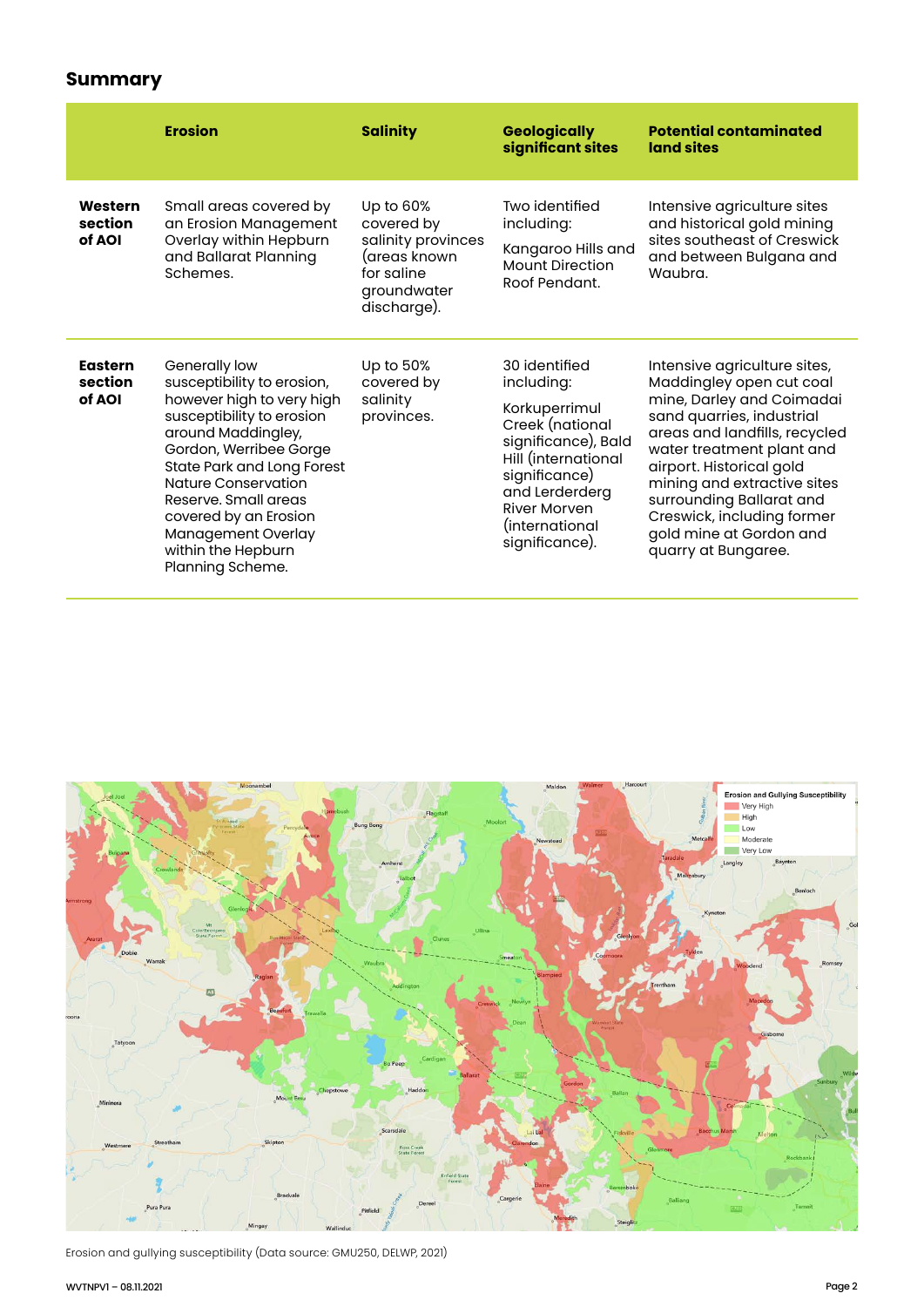## **Western section of AOI – Bulgana to North Ballarat**

The west of this section has poorly developed rocky or riverine-type soils with a low potential for erosion. The eastern half of this section toward Ballarat has well-draining acidic soils. Small areas of land in the precinct are covered by an Erosion Management Overlay in the Hepburn and Ballarat planning schemes. There is low probability of acid sulfate soils, which contain iron sulfide minerals that cause damage to the environment when disturbed, for most of this section of the AOI, except around established waterbodies e.g., reservoirs, lakes and wetlands and waterway areas.

Up to 60% of the western section of the AOI is covered by salinity provinces as defined by Agriculture Victoria, with saline discharges most likely to occur in low-lying depressions and along existing drainage lines.

Two sites of regional geological significance (Geology Survey Australia) have been identified in the western section of the AOI:

- Kangaroo Hills: prominent landforms relating to unusual style of historical eruption.
- Mount Direction Roof Pendant: exposed granite near the top of the intrusion shows mode of intrusion, and relationships with host rocks.

The main land use is agriculture and farming, with potential for intensive agriculture, including sheep and cattle dips, to result in land contamination risks. The former Creswick landfill site is a high-risk site for contamination. Historical mining activities, particularly to the southeast of Creswick and between Bulgana and Waubra, may have resulted in contamination of soil and groundwater from the discharge of mining waste to the environment.

#### **Eastern section of AOI – Ballarat to North Sydenham**

This section of the AOI has sodic soils susceptible to waterlogging and erosion. Small areas are covered by an Erosion Management Overlay. There is low probability of acid sulfate soils for the majority of this section of the AOI, except around established waterbodies e.g., reservoirs, lakes and wetlands and waterway areas. Up to 50% of the eastern section of the AOI is covered by salinity provinces with saline discharges most likely to occur in low-lying drainage basins and basaltic plains.

Thirty sites of geological significance (Geology Survey Australia) have been identified in the eastern section of the AOI including:

- Korkuperrimul Creek (national significance): Permian glacigene sediments, tillites, fluvioglacial sandstones and conglomerate. Faulted against Ordovician bed-rock.
- Bald Hill (international significance): Complex small folds and faults, Gangamopteris in sandstone, marine Notoconularia, leaf remains (fossils).
- Lerderderg River Morven (international significance): Exposure of continuous 145m section of Permian glacial deposits including tillite, glacial outwash, ice rafts.

The main land use is agriculture and farming, with potential for intensive agriculture, including sheep and cattle dips, to result in land contamination risks. Current mining activities include an open cut coal mine at Maddingley, co-located with a waste and resource recovery hub, and quarries at Darley and Coimadai. There are isolated landfills and industrial areas at Bacchus Marsh, Melton, Ballan and Maddingley including the Western Water Melton Recycled Water Treatment Plant (sewage treatment), Bacchus Marsh Irrigation District and Bacchus Marsh airport.



Historical mining activity (Data source: SHAFT, DELWP, 2021)